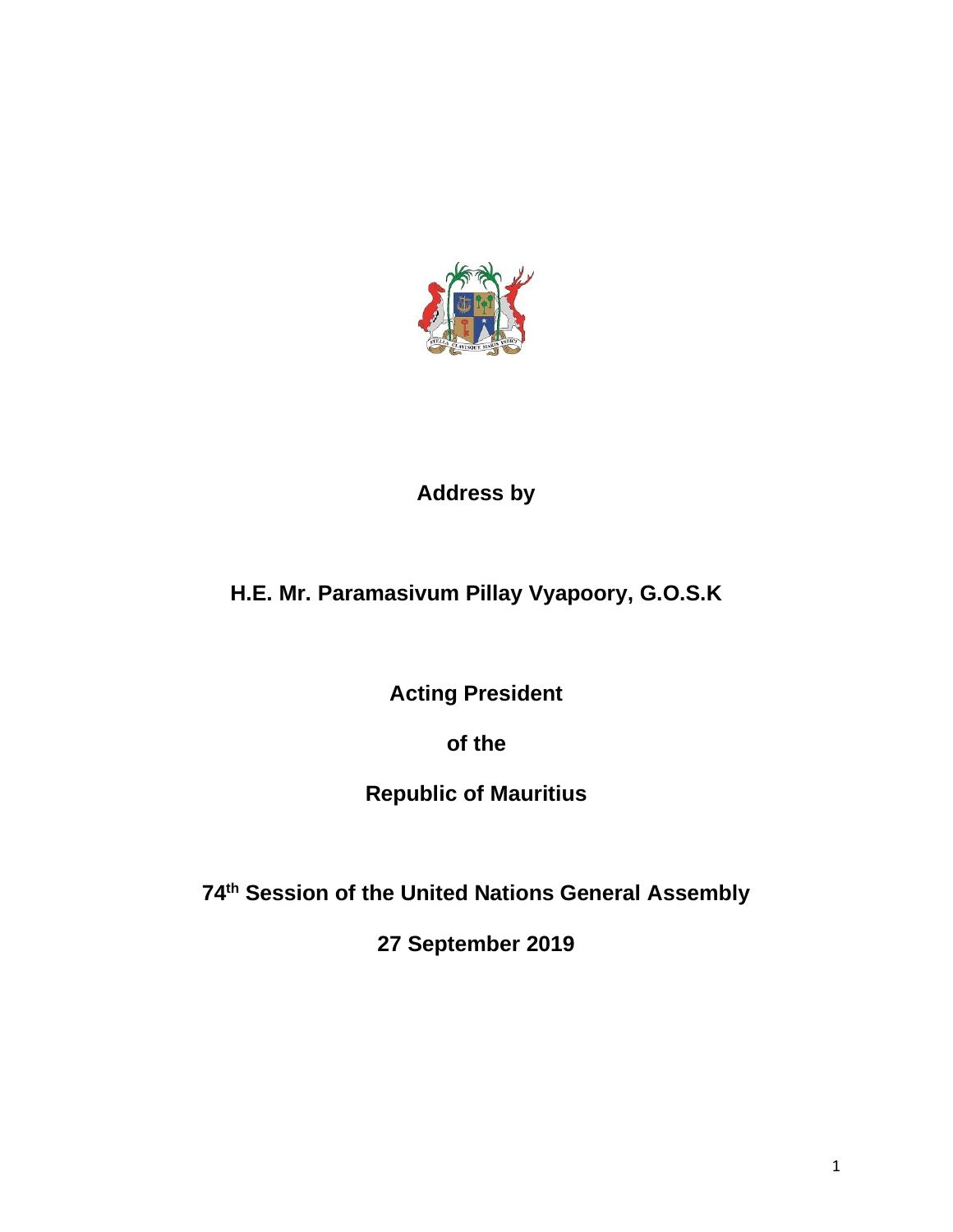## **Mr. President,**

### **Distinguished Delegates**

It is a matter of great pride for Africa to see you presiding over the 74<sup>th</sup> Session of the General Assembly.

We wish you a very successful tenure and assure you of the full support of Mauritius, as you steer the work of this august Assembly.

We also extend our congratulations to H.E. Mr. Antonio Guterres, our Secretary General and to the outgoing President of the General Assembly, Mrs. María Fernanda Espinosa Garcés for their leadership, hard work and dedication during the past year.

#### **Mr. President,**

We commend your judicious choice of the theme "Galvanising Multilateral effort, quality education, climate action and inclusion" for this year's meeting.

Indeed, Mr. President, this is a critical year for sustainable development and climate action.

#### **Mr. President,**

Climate change continues to disrupt national economies and affect lives. Economic growth is slow and uneven. Income inequality is on the rise. Achieving quality education is still beyond our reach. Official Development Assistance, humanitarian aid to those most in need, especially in least developing countries and SIDS are on the decline.

No substantial progress has been achieved on building peace, justice and strong institutions.

#### **Mr. President,**

To compound an already troubling situation, emerging issues such as new conflicts, rising tensions between major global powers, rise of extremism, migration and refugee crisis, and the flipside of technology are further upsetting our capability to live up to our pledge and make significant progress in implementing the SDGs.

#### **Mr. President**

The devastating effects of Cyclone Idai in Southern Africa and Hurricane Dorian in the Bahamas, the desolation left in the wake of wildfires in California, the sweltering heat of the hottest months that we have recently recorded throughout continents and the latest ice cap melts in Greenland point to an alarmingly dangerous and desolate future for our planet.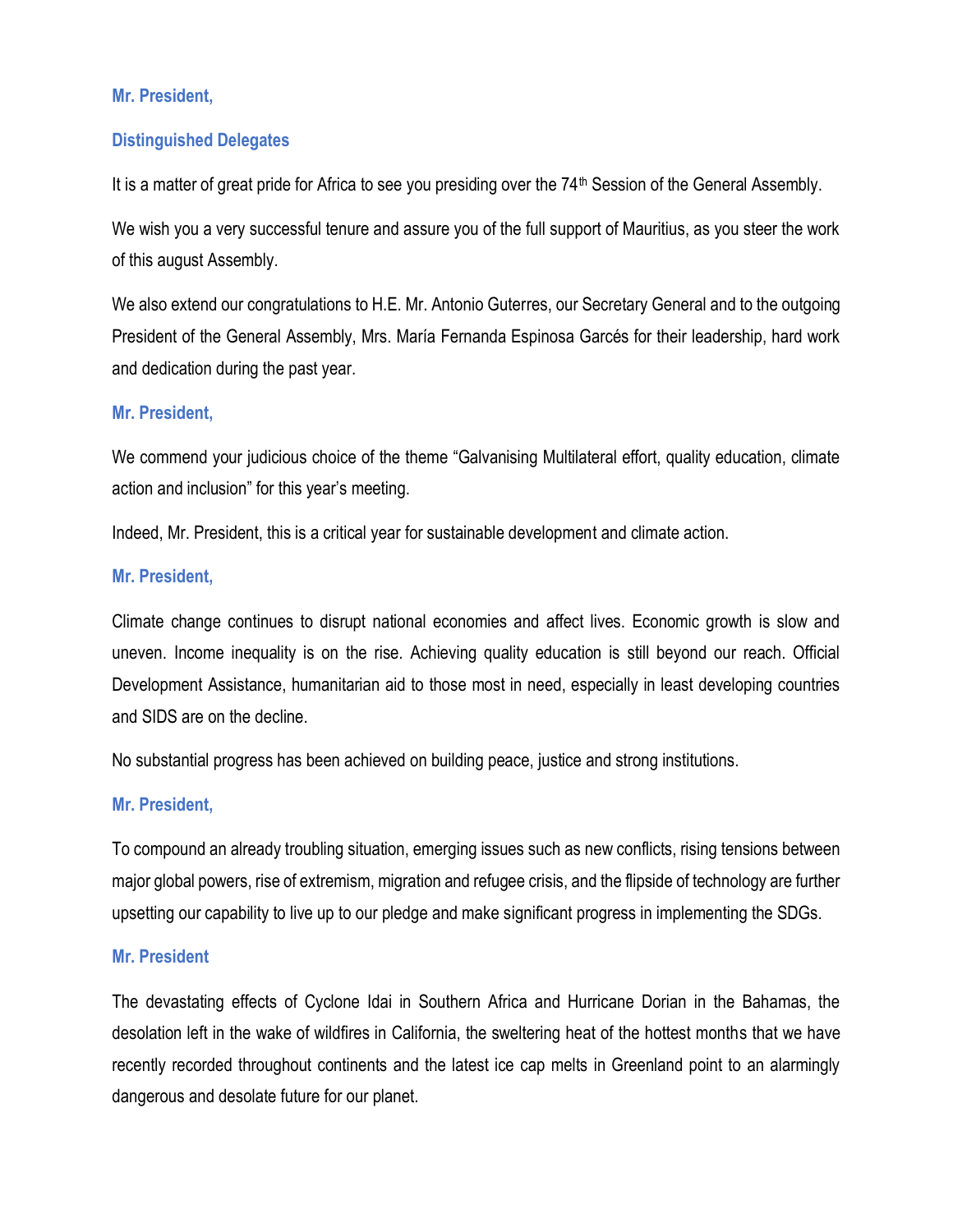While the poor and vulnerable are the hardest hit, no single country is immune from the devastation and havoc that rising temperatures and global warming are creating in the lives and livelihoods of communities.

Millions of people are already at risk of being pushed into poverty as a direct consequence of climate change by 2030.

The Intergovernmental Panel on Climate Change in its latest report "Global Warming of 1.5ºC" gives us an apocalyptic picture that compels us to act now. Last week's worldwide youth demonstrations calling for action "NOW" cannot fall on deaf ears.

We need to renew and strengthen our commitment to limit global warming at 1.5°C. To this end, we need to considerably increase financial resources and live up to the Paris pledges.

In Mauritius, Government has embarked on the development of low carbon emission transport and will soon be launching the light rail transit system in addition to implementing a massive greening programme to enhance our carbon sink capacity. We also intend to double the percentage of use of renewable energy by 2030.

#### **Mr. President,**

Small Island Developing States are particularly threatened by the dangerously intensifying impacts of climate change.

The mid-term review of the Samoa Pathway has clearly demonstrated that its implementation faces similar hurdles as that of the 2030 Agenda, the most important of which is funding and means of implementation.

More responsive and targeted partnerships are essential to address specific problems that SIDS face in order to achieve tangible and measurable outcomes.

SIDS like Mauritius, which through their own efforts have reached the Middle-Income Country status, now face new challenges in accessing concessionary financing and grants.

To exacerbate this situation, our efforts to diversify our economy and develop our international competitiveness in areas such as financial services are often met by an uneven playing field in which we are faced with arbitrary classifications. This, despite our strict adherence to international rules and norms.

Lest we address these issues upfront, unsurprisingly countries like Mauritius will be a victim to the Middle-Income Country trap.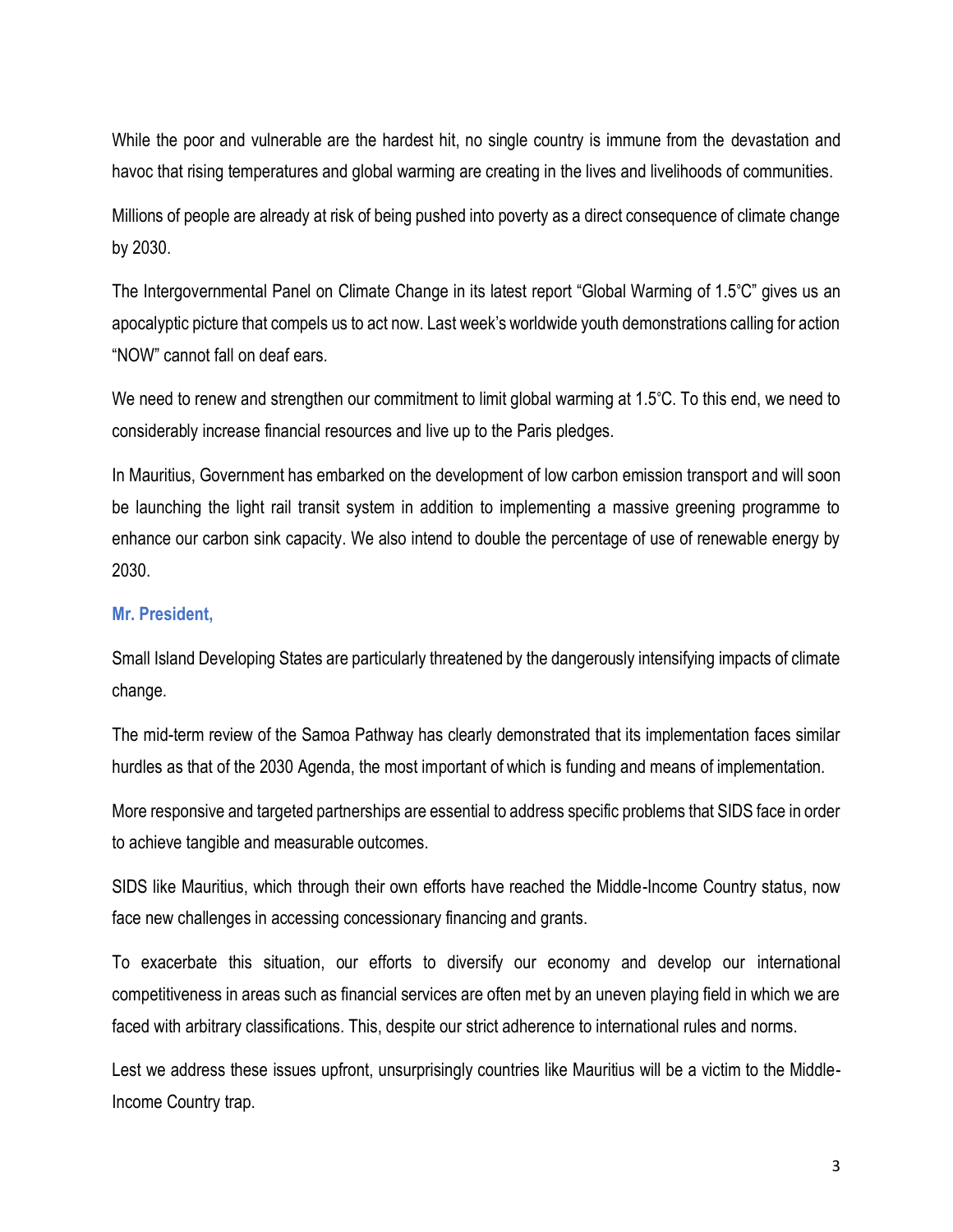## **Mr. President**

Beyond goodwill and expressions of support, focused action is required to achieve the targets set in the 2030 Agenda for ensuring inclusion and opportunities for all so that no one is left behind.

Despite our limitations, Mauritius is very much on track to achieve most of the targets of the 2030 Agenda, particularly in the areas of eradication of poverty, gender equality and quality education.

#### **Mr. President,**

Exclusion in all its forms hinders development and often sets countries on unsustainable paths of development, plagued by social and economic instabilities. Global economic growth is uneven and often fails to reach the regions that need it most. This conceals the stark reality that inequality within and between States is widening.

We need to urgently address these challenges and overcome perceptions of unfair distribution of economic benefits.

We must provide a level playing field across borders. Developed and developing countries alike must address the deep-rooted causes of inequalities between States such as the dynamic of financial flows between them, their uneven exposure to climate change and the very unequal way that they stand to benefit from technology.

#### **Mr. President,**

The health of our oceans continues to deteriorate at an alarming rate. Progress towards the conservation of the world's oceans has been too slow. Ocean acidification and unsustainable fishing pose major threats to our oceans and marine resources.

Mauritius is committed to make its contribution through the enforcement of the ban on plastics, sustainable fisheries policies and other related measures.

We are equally deeply committed to the BBNJ process towards the development of an internationally legally binding instrument for the conservation and sustainable use of marine biodiversity in the High Seas.

#### **Mr. President,**

Piracy, drug smuggling, human trafficking, marine pollution and pillage of marine resources remain issues of serious concern in our part of the Indian Ocean.

These threats have attained alarming proportions and if left unattended would pose serious security risks to the stability of the region and beyond.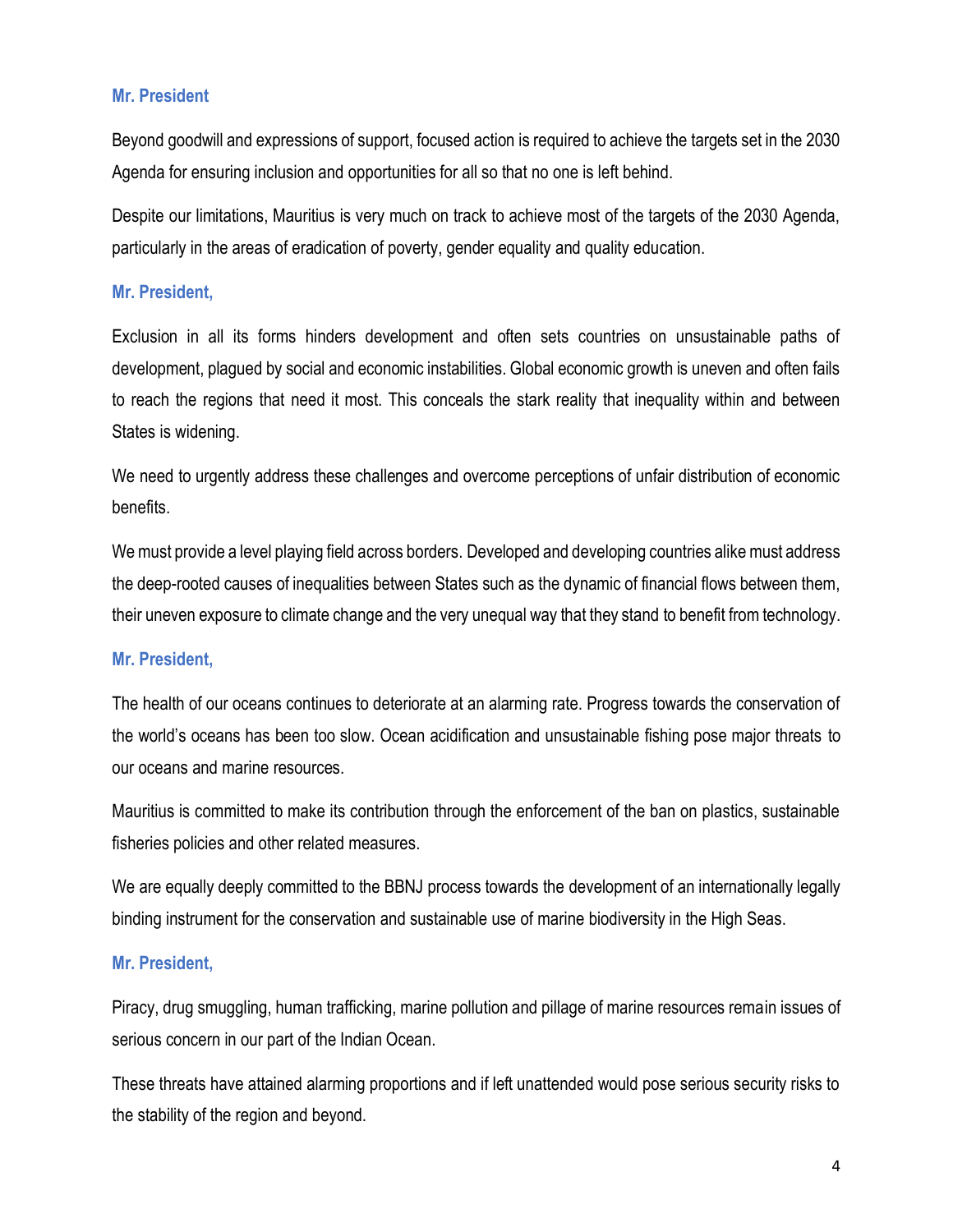As Chair of the Indian Ocean Commission, Mauritius has for the last two years, convened meetings at Ministerial level to reflect on ways and means to collectively address growing maritime threats in the region.

We also hosted this year the meeting of the Contact Group on Piracy off the coast of Somalia, which is at the forefront of combating piracy in the Indian Ocean.

Maritime Security in the Western Indian Ocean is not only a regional challenge but has far wider ramifications requiring national and regional commitment together with the support of the international community. Mauritius continues to be engaged with the countries of the region and the international community in this regard.

#### **Mr. President,**

Fighting radicalism, violent extremism and terrorism by developing effective counter-narratives require cooperation and proper coordination among all member States. And this can only be achieved through the multilateral path.

The interdependence between countering terrorism and promoting sustainable development is increasingly recognized. Terrorism and extremism feed on grievances and exploit development challenges, such as inequalities, poverty and marginalization.

By building more resilient and inclusive societies, we can withstand terrorist ideologies and those who espouse them.

The United Nations Counter-Terrorism Implementation Task Force has an extremely important role to play in providing technical assistance and capacity building to Member States to strengthen their ability to prevent and counter terrorism.

#### **Mr. President,**

Global security has never been so fragile as it is now since the end of the cold War.

The potential for violent conflicts is palpable amid the rising tensions in many regions, particularly in the Middle East.

Escalation of tensions on economic and trade issues, withdrawal from international treaties, increased weaponization of outer and cyber space, as well as the proliferation of arms, have further accentuated the risks to global security.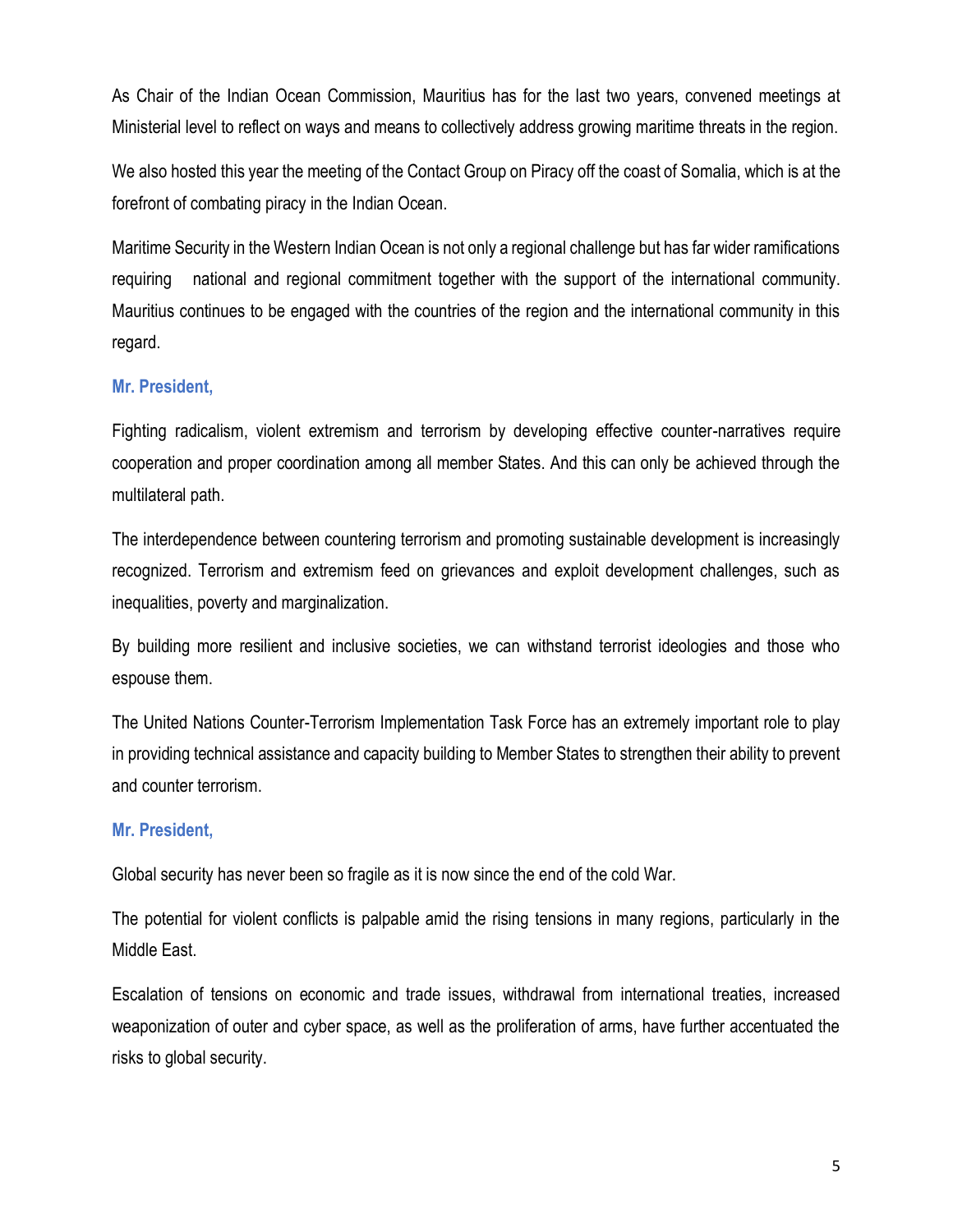This new "normal" threatens the world's ability to find global solutions to problems at a time when the world most needs unity and collective action.

### **Mr. President,**

Our continent, Africa, has made considerable strides in the area of governance, peace and security which are prerequisites for sustainable development. A peaceful and secure Africa is fundamental to a peaceful and secure world.

The launch of the African Continental Free Trade Area in July this year represents a major step towards the realization of a vision for an integrated, prosperous and people-centered Africa.

The success of this project can only be guaranteed by addressing the causes of conflict in the region.

We therefore appeal to the international community to step up its effort in that regard.

## **Mr. President,**

The Israeli Palestinian peace process is agonizingly stalled. The prospects for the legitimate Palestinian aspirations for sovereignty and statehood is becoming more distant. The suffering of the Palestinian people is further exacerbated by the expansion of settlements, demolition of their houses, closure of key crossings and a decrease in humanitarian aid.

Yet, giving up hope for a resolution to this protracted conflict should never be an option.

A peaceful future in the Middle East rests on the two State solution.

We appeal to the United Nations and the major players to step up their efforts to support a negotiated, just, comprehensive and long-lasting two-State solution.

#### **Mr. President,**

We welcome the progress achieved by the Intergovernmental Negotiations on the Security Council Reform, which has laid the foundations towards the fulfilment of its mandate. We urge the IGN to redouble its efforts to advance the reform of the Security Council to make it more representative and reflect the realities of our time.

## **Mr. President,**

The UN General Assembly has always played a central role in addressing decolonization.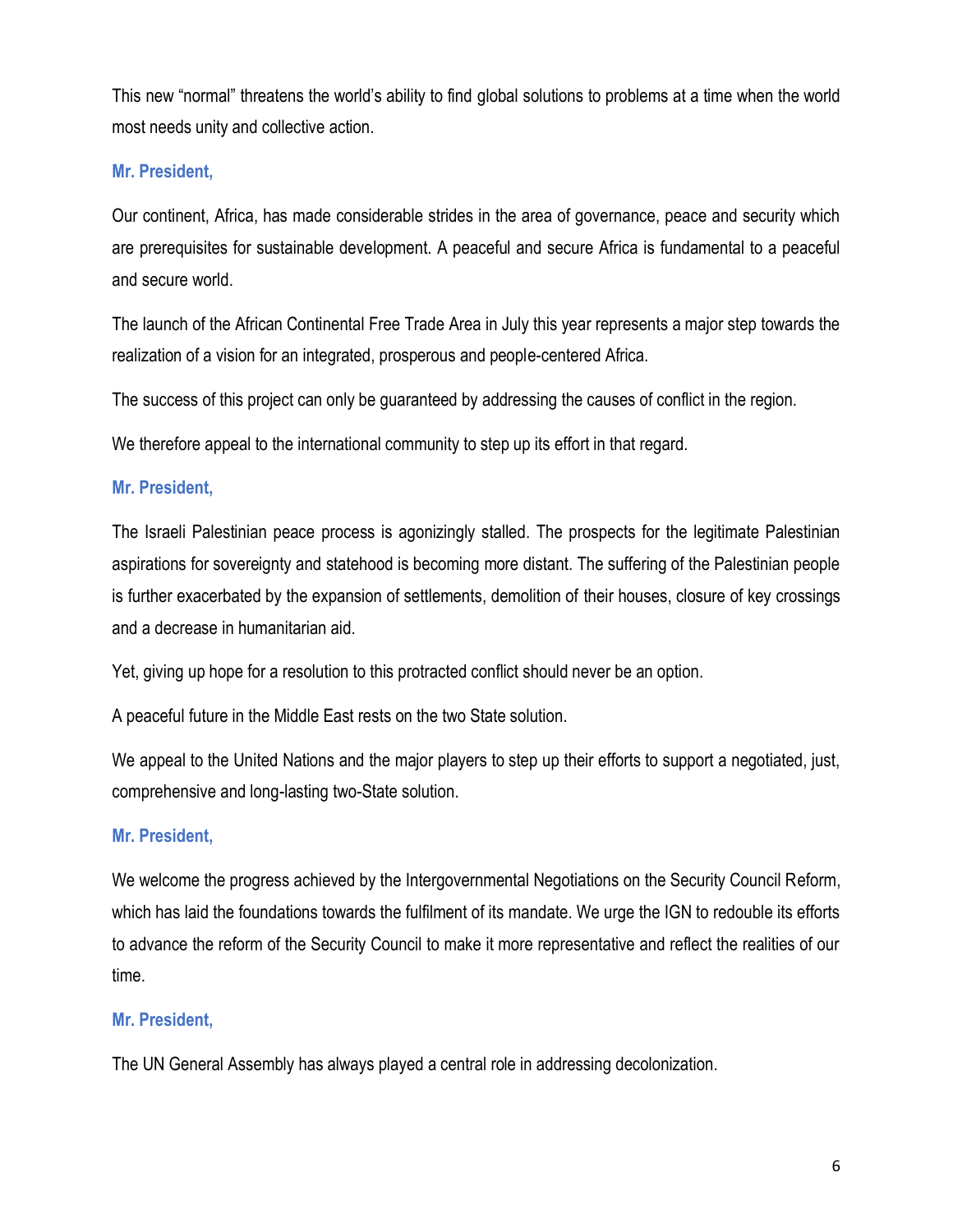It goes to the credit of the General Assembly that a large number of colonies gained their independence as a result of its committed action.

Yet that work is not complete, regrettably. There remain some remnants of colonization which need to end.

One such situation is that of Mauritius, which suffered from an unlawful excision of its territory before its independence in 1968.

In the Advisory Opinion rendered pursuant to the request by the General Assembly in Resolution 71/292, the International Court of Justice has found that the Chagos Archipelago was an integral part of Mauritius at the time of its detachment, and that in view of its unlawful excision, the decolonization process of Mauritius was not lawfully completed upon its accession to independence.

The Court also concluded that the United Kingdom's administration of the Chagos Archipelago is an unlawful act of a continuing character and should be brought to an end as rapidly as possible.

The General Assembly promptly adopted, with an overwhelming majority, Resolution 73/295 on 22 May 2019.

This gives practical effect to the Advisory Opinion of the International Court of Justice and demands that the UK withdraw its colonial administration from the Chagos Archipelago unconditionally within a period of no more than 6 months.

The resolution also recognizes the right of return of the former inhabitants of the Chagos Archipelago who were forcibly removed by the United Kingdom, a point to which Mauritius is strongly committed.

#### **Mr. President,**

We therefore expect that, given its commitment to the rule of law and respect for the ICJ and the UN, the United Kingdom will give effect to the findings of the Advisory Opinion and withdraw its administration from the Chagos Archipelago unconditionally by 22 November 2019, as requested by the General Assembly.

We also look forward to the report of the Secretary General on the overall implementation of Resolution 73/295.

#### **Mr. President,**

Mauritius is deeply grateful to all Member States for the overwhelming support they gave in favour of that Resolution.